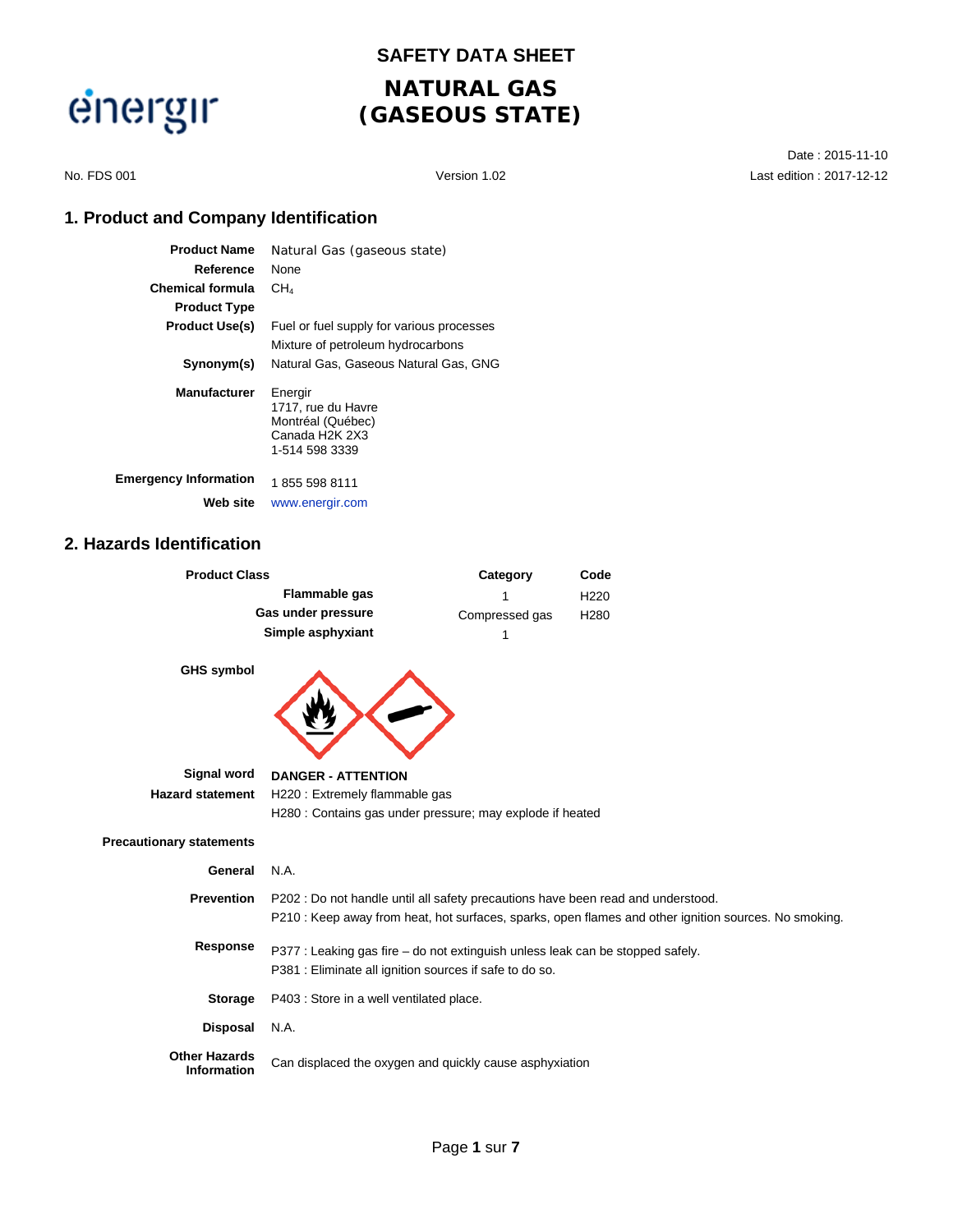**SAFETY DATA SHEET**

# energir

# **NATURAL GAS (GASEOUS STATE)**

Date : 2015-11-10 No. FDS 001 Version 1.02 Last edition : 2017-12-12

#### **3. Composition/information on ingredients**

| <b>COMPONENTS</b> | CAS#      | % (mass) |
|-------------------|-----------|----------|
| Methane           | 74-82-8   | 95.4     |
| Ethane            | 74-84-0   | 8. ا     |
| Nitrogen          | 7727-37-9 | l .9     |
| Carbon dioxide    | 124 38 9  |          |

**Additional Information** Other elementary hydrocarbons may be present as an impurity.

#### **4. First-aid measures**

| <b>First aid procedures</b>                                                      | Show this safety data sheet to the emergency personnel and the attending physician.                                                                                                                                                         |
|----------------------------------------------------------------------------------|---------------------------------------------------------------------------------------------------------------------------------------------------------------------------------------------------------------------------------------------|
| Eye contact                                                                      | N.A.                                                                                                                                                                                                                                        |
| <b>Skin contact</b>                                                              | N.A.                                                                                                                                                                                                                                        |
| <b>Inhalation</b>                                                                | Move the victim to the fresh air                                                                                                                                                                                                            |
|                                                                                  | Practice CPR if needed                                                                                                                                                                                                                      |
|                                                                                  | Give oxygen if possible                                                                                                                                                                                                                     |
|                                                                                  | A medical examination may be obligatory under certain circumstances                                                                                                                                                                         |
| Ingestion                                                                        | N.A.                                                                                                                                                                                                                                        |
| <b>Important Symptoms &amp;</b><br><b>Health Effects</b>                         | <b>SIMPLE ASPHYXIANT:</b> a physiologically inert gas that exerts its action by displacing oxygen from the air. If the<br>percentage by volume of oxygen falls under 19.5%, there is not enough to maintain oxygen saturation in the blood. |
| Indication of any immediate<br>medical attention and special<br>treatment needed | N.A.<br>No specific treatment is indicated<br>Give appropriate care to the person particular conditions                                                                                                                                     |

### **5. Fire-fighting measures**

| Suitable extinguishing media                   | Do not extinguish the flame until the flow of natural gas has been stopped<br>Dry powder, carbon dioxide $(CO2)$ for small fires; halon or acceptable equivalent<br>Water fog may be used to cool containers                                                                                                                                                                                                                                                                               |
|------------------------------------------------|--------------------------------------------------------------------------------------------------------------------------------------------------------------------------------------------------------------------------------------------------------------------------------------------------------------------------------------------------------------------------------------------------------------------------------------------------------------------------------------------|
| Unsuitable extinguishing<br>media              | Do not use low expansion foam or powerful jet of water directly on the gas.                                                                                                                                                                                                                                                                                                                                                                                                                |
| <b>Dangerous Product Specific</b><br>Hazards   | Flammable if exposed to any source of ignition.<br>Natural gas is lighter than air and disperses into the atmosphere.<br>Natural gas will not burn or explode if there is not enough air, or if there is too much<br>Evacuate the area if the safety valves are activated<br>There is a risk of re-ignition or explosion if the flame is extinguished before stopping the flow of natural gas and/or<br>if the site of the incident is not cooled and the cause of the fire not eliminated |
| <b>Hazardous Combustion</b><br><b>Products</b> | Carbon monoxide (CO) if the natural gas is not completely burned                                                                                                                                                                                                                                                                                                                                                                                                                           |

#### **6. Accidental release measures**

| <b>Personal Precautions,</b>    | Activate the Emergency Measures Plan in case of a spill.                 |  |  |  |  |
|---------------------------------|--------------------------------------------------------------------------|--|--|--|--|
| <b>Protective Equipment and</b> | Stop the leak and/or contain the spill                                   |  |  |  |  |
| <b>Emergency Procedures</b>     | Keep away from sources of heat and ignition                              |  |  |  |  |
|                                 | Ventilate the area                                                       |  |  |  |  |
|                                 | Evacuate all non-essential personnel and establish a security perimeter. |  |  |  |  |
|                                 | Call 911                                                                 |  |  |  |  |
|                                 | If this service is not available in your area, call 1-800 361-8003       |  |  |  |  |
|                                 | Page 2 sur 7                                                             |  |  |  |  |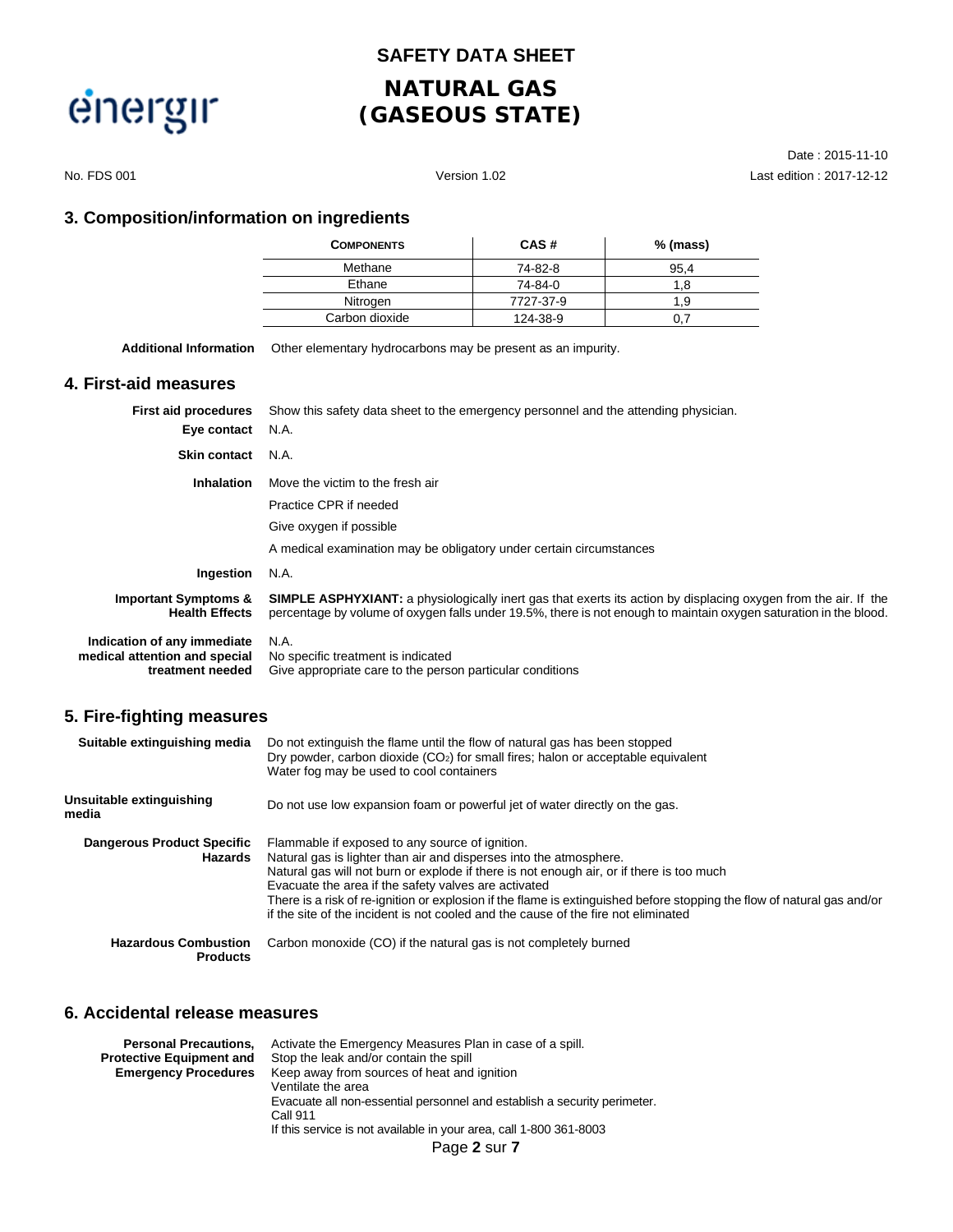

### **SAFETY DATA SHEET**

### **NATURAL GAS (GASEOUS STATE)**

Date : 2015-11-10

| No. FDS 001                                              | Version 1.02                                                                                                                                                                                                                                                                                                                                                           | Last edition: 2017-12-12 |
|----------------------------------------------------------|------------------------------------------------------------------------------------------------------------------------------------------------------------------------------------------------------------------------------------------------------------------------------------------------------------------------------------------------------------------------|--------------------------|
| <b>Environmental precautions</b>                         | Let the gas escape into the atmosphere.<br>In case of significant quantities, consult the regional office of the environmental authority that has jurisdiction.                                                                                                                                                                                                        |                          |
| Methods and materials for<br>containment and cleaning up | Verify the condition and behavior of the container.<br>Consider the weather conditions (wind speed and direction, temperature, humidity).<br>Stay upwind and, if possible, evaluate the direction taken by the product.<br>Use some pulverized water to disperse vapours.<br>Isolate the zone until the gas is dispersed.<br>Aerate and test the zone before entering. |                          |

### **7. Handling and storage**

| <b>Secure Handling Precautions</b> | Handling must conform to the LSST stipulations and its regulations, such as the RSST (in particular sections VII<br>and X), the RSSM and the CSTC.<br>Manipulate away from any source of ignition. Do not smoke. Use not metallic tools. The equipment must be<br>grounded. Ventilate adequately otherwise wear appropriate respiratory system. Compressed gas cylinders must<br>not go through violent shocks and you should never use a damaged bottle. They must be attached up or held in a<br>trolley when they are used. Do not use compressed gas cylinders in other purposes that those for whom they are<br>intended. Manipulate safely according to the standardized methods corresponding to the RSST, NFPA-30 and<br>CNPI. There is an existing CSA code about the natural gas and propane installation (CSA B149.1-00). Use only in<br>well ventilated zones. See also OSHA regulations for the manipulation of this product, including the 29 CFR<br>1910.110 standard: Storage and handling of liquefied petroleum gases.                                                                                                                                                                                                      |
|------------------------------------|-----------------------------------------------------------------------------------------------------------------------------------------------------------------------------------------------------------------------------------------------------------------------------------------------------------------------------------------------------------------------------------------------------------------------------------------------------------------------------------------------------------------------------------------------------------------------------------------------------------------------------------------------------------------------------------------------------------------------------------------------------------------------------------------------------------------------------------------------------------------------------------------------------------------------------------------------------------------------------------------------------------------------------------------------------------------------------------------------------------------------------------------------------------------------------------------------------------------------------------------------|
| <b>Secure Storage Conditions</b>   | Storage must conform to the LSST stipulations and its regulations, such as the RSST (in particular sections VII and<br>X), the RSSM and the CSTC. According to the situation, the chapter Building of the Safety code and the CNPI can<br>also apply.<br>Keep away from any source of heat and ignition. Store in a cool place, protected from the oxidizing materials.<br>Ground containers, in a well ventilated place. Cylinders of compressed gas have to be conform with the Law on<br>pressure devices (L.R.Q., c. A-20.01) and with the regulations which result from it. Compressed gas cylinders must<br>be held away from any source of heat susceptible to raise the temperature of the contents beyond 55 °C, must be<br>provided with protective hood of valves when they are not used and must be stored solidly held in vertical position,<br>valves upwards. Cylinders of compressed gas, connected in series by a collector, must be supported, maintained<br>together and form a unit, with a frame or of another installation designed for this purpose. Faucets and safety<br>devices have to be protected from shocks. Keep away from any flame, sparks and excessive temperatures.<br>Keep only in approved containers. |
| Incompatible materials             | Natural gas may burn or explode in a confined space when mixed with strong oxidizing agents (peroxide, chlorine,<br>chlorine dioxide, liquid oxygen).                                                                                                                                                                                                                                                                                                                                                                                                                                                                                                                                                                                                                                                                                                                                                                                                                                                                                                                                                                                                                                                                                         |

This product is incompatible with these substances: chlorine, oxygen at liquid state and strong oxidizing agents.

### **8. Exposure controls/personal protection**

| Control parameters -<br>admissible ROHS value (QC) | <b>COMPONENTS</b> | # CAS     | Type       | Value                     | Remark            |
|----------------------------------------------------|-------------------|-----------|------------|---------------------------|-------------------|
|                                                    | Methane           | 74-82-8   |            |                           | Simple asphyxiant |
|                                                    | Ethane            | 74-84-0   |            |                           | Simple asphyxiant |
|                                                    | Nitrogen          | 7727-37-9 |            |                           | Simple asphyxiant |
|                                                    | Carbon dioxide    | 124-38-9  | <b>TWA</b> | 5000 ppm<br>9000 mg/m $3$ |                   |

Others information None known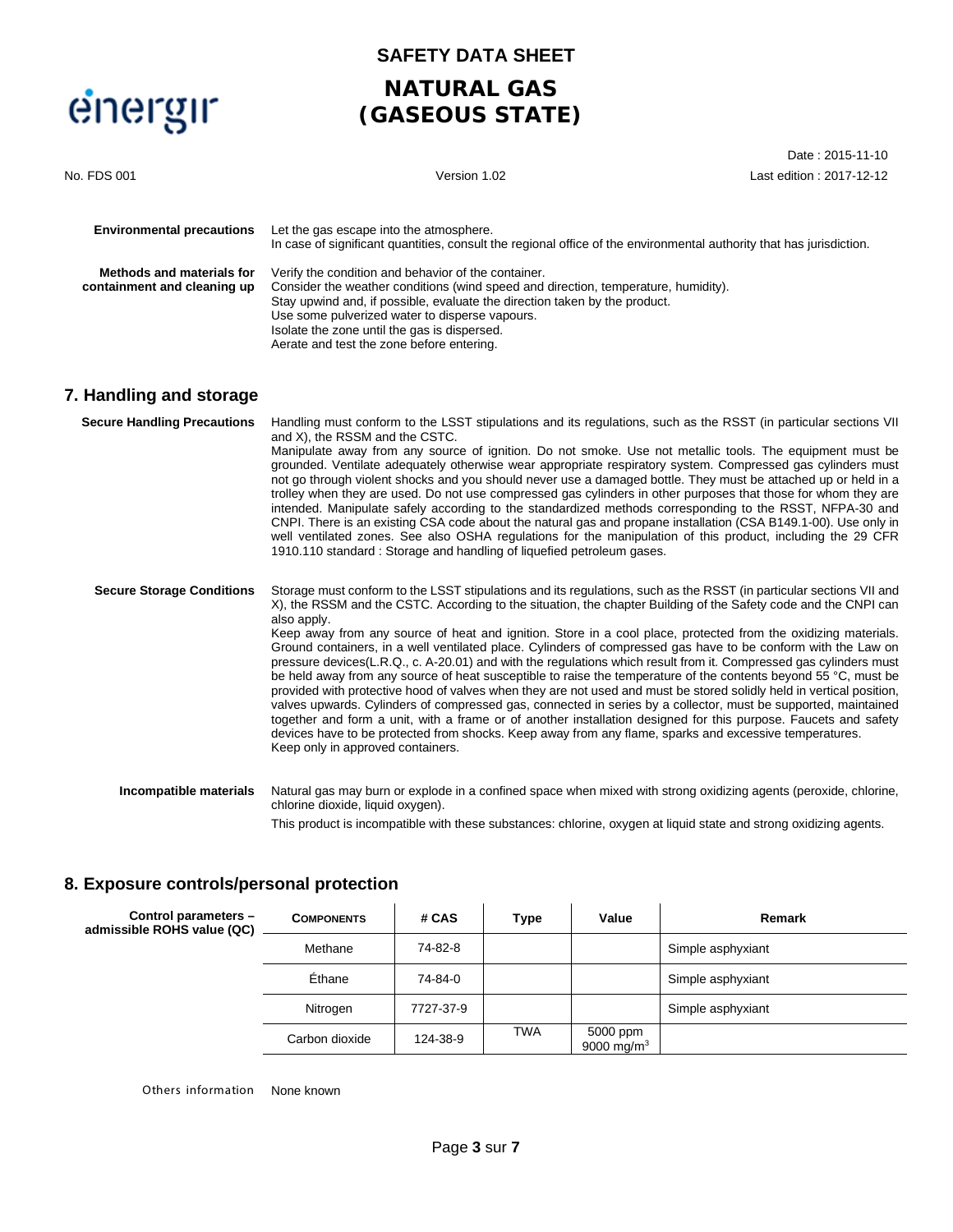### **SAFETY DATA SHEET**

## **NATURAL GAS (GASEOUS STATE)**

| No. FDS 001                         | Version 1.02                                                                                                                                                                                                                                       | Last edition : 2017-12-12 |
|-------------------------------------|----------------------------------------------------------------------------------------------------------------------------------------------------------------------------------------------------------------------------------------------------|---------------------------|
| Appropriate engineering<br>controls | General ventilation. Use an explosion-proof mechanical ventilator                                                                                                                                                                                  |                           |
| Personal protective equipment (PPE) |                                                                                                                                                                                                                                                    |                           |
| <b>Eye/face protection</b>          | Wear safety glasses or a face shield if there is a risk of contact with pressurized natural gas<br>Eye protector, anti-spatters glasses or full face shield selection depends on the nature of the work to be made and<br>of the risk of exposure. |                           |
| Skin and body protection            | Gloves are not needed under normal conditions                                                                                                                                                                                                      |                           |
| <b>Respiratory protection</b>       | In general, no protection is needed if there is sufficient oxygen<br>Use self-contained breathing apparatus in case of an emergency                                                                                                                |                           |

Date : 2015-11-10

#### **9. Physical and chemical properties**

| Appearance (form, color)                | Gas colourless and odorless                                                                | Vapor pressure                                    | N.A.                      |
|-----------------------------------------|--------------------------------------------------------------------------------------------|---------------------------------------------------|---------------------------|
| Odor                                    | Gas<br>contains<br>odorant<br>an<br>(mercaptan) to help detect leaks<br>(rotten egg smell) | Vapor density (air=1)                             | 0.578                     |
| Odor threshold                          | Less than 10 000 ppm in air                                                                | Density (water=1)                                 | 0.44 at -162 $^{\circ}$ C |
| рH                                      | N.A.                                                                                       | Solubility (in water)                             | 0,0023q/100 ml            |
| Melting / freezing point                | -187 to -182 $\degree$ C (estimate)                                                        | <b>Partition coefficient</b><br>(n-octanol/water) | 0.0812                    |
| Initial boiling point and boiling range | $-161^{\circ}$ C (1 atm)                                                                   | Auto-ignition                                     | $538^{\circ}$ C           |
| <b>Flash point</b>                      | -188 $°C$                                                                                  | <b>Decomposition temperature</b>                  | N.A.                      |
| <b>Evaporation Rate</b>                 | N.A.                                                                                       | <b>Viscosity</b>                                  | N.A.                      |
| <b>Flammability</b> (solid, gas)        | N.A.                                                                                       | <b>Specific gravity</b>                           | N.A.                      |
| Upper / lower flammability or explosive | Lower: 4,9% at 25 $^{\circ}$ C<br>Upper: 14,9% at 25 $^{\circ}$ C                          |                                                   |                           |

#### **10. Chemical Stability and Reactivity Information**

| <b>Reactivity</b>                   | Keep away from sources of ignition and heat, high temperatures, open flames, sparks, welding, static electricity and<br>other ignition sources. Do not smoke. |
|-------------------------------------|---------------------------------------------------------------------------------------------------------------------------------------------------------------|
| <b>Chemical stability</b>           | Stable under normal conditions of use, storage, and transportation.                                                                                           |
| Hazardous polymerization            | Hazardous polymerization does not occur.                                                                                                                      |
| <b>Conditions to avoid</b>          | Gaseous methane, within the flammable or explosive limits, can easily ignite if subject to a sufficiently high-energy<br>electrostatic discharge.             |
| Incompatible materials              | Natural gas may burn or explode in a confined space when mixed with strong oxidizing agents (peroxide, chlorine,<br>chlorine dioxide, liquid oxygen)          |
| Dangerous decomposition<br>products | $CO$ , $CO2$ , fumes (combustion)                                                                                                                             |

#### **11. Toxicological information**

**Information on the likely routes of exposure** Inhalation and skin contact. Physiologically inert. Ingestion is not likely to happen during normal industrial use.

#### **Health effects associated with ingredients**

**Inhalation/Skin/Eyes** Simple asphyxiant: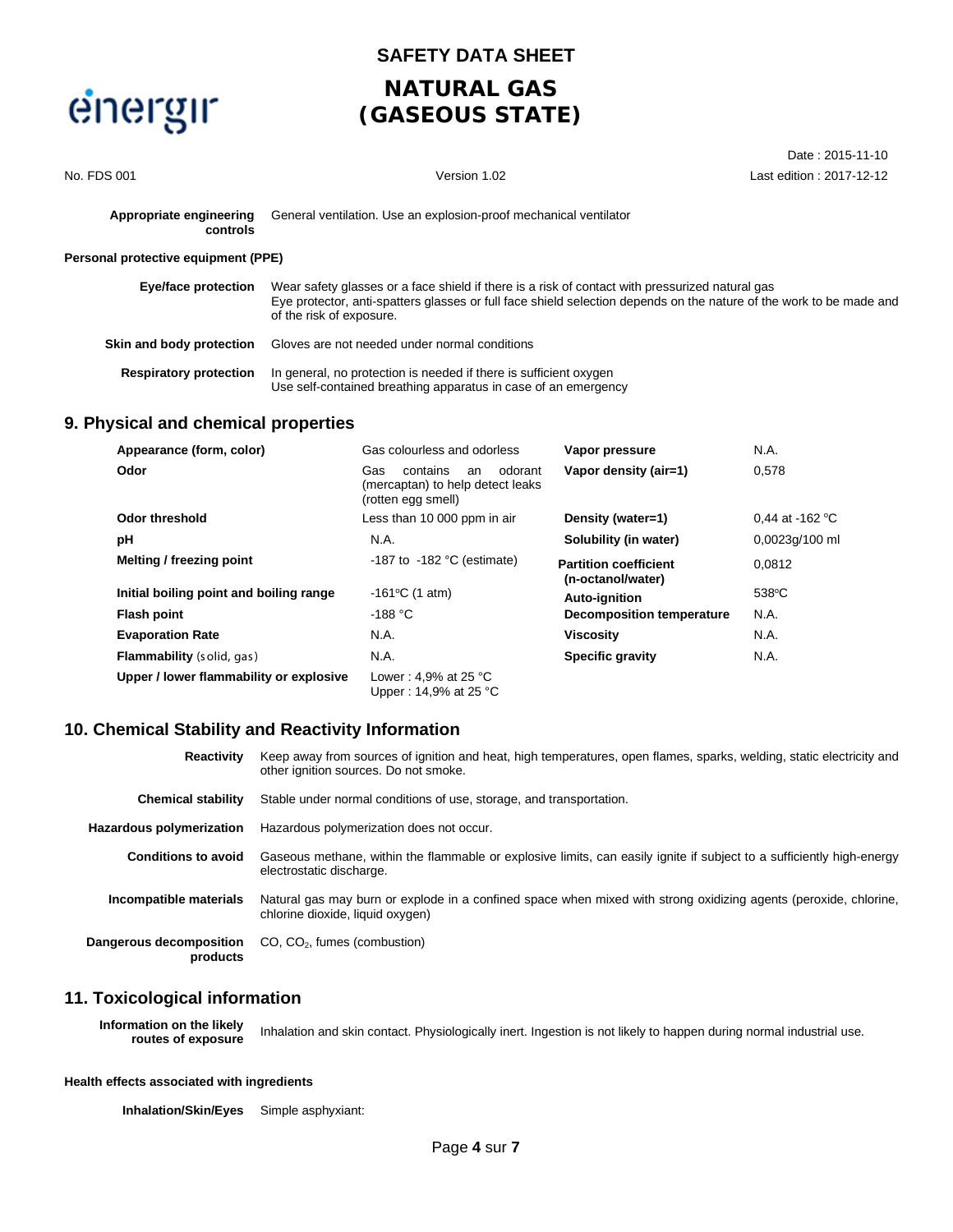#### **SAFETY DATA SHEET**

# **NATURAL GAS (GASEOUS STATE)**

Date : 2015-11-10 No. FDS 001 Version 1.02 Last edition : 2017-12-12

> By deplacing air, natural gas acts as an asphyxiant. The replacement of air by natural gas may cause headaches, diminished faculties, errors in judgement, increasing fatigue and impaired coordination, leading to convulsions, coma and death**.** Narcotic at high concentrations.

#### **Acute Toxicology Data**

|                                                 | <b>COMPONENTS</b>                                                                                                                         | <b>CAS</b> | $LD_{50}$ | $LC_{50}$                     |  |  |
|-------------------------------------------------|-------------------------------------------------------------------------------------------------------------------------------------------|------------|-----------|-------------------------------|--|--|
|                                                 | Methane                                                                                                                                   | 74-82-8    | N.A.      | 35 355 ppm<br>4 hours (mouse) |  |  |
|                                                 | Ethane                                                                                                                                    | 74-84-0    | N.A.      | N.A.                          |  |  |
|                                                 | Nitrogen                                                                                                                                  | 7727-37-9  | N.A.      | N.A.                          |  |  |
|                                                 | Carbon dioxide                                                                                                                            | 124-38-9   | N.A.      | N.A.                          |  |  |
| <b>Skin Corrosion/Irritation</b>                | This product is not irritating.                                                                                                           |            |           |                               |  |  |
| <b>Eye Corrosion/Irritation</b>                 | This product does not cause grave eye irritation / lesion                                                                                 |            |           |                               |  |  |
| <b>Skin/Respiratory</b><br><b>Sensitization</b> | No data concerning the respiratory or skin sensitization was found in the consulted documentary sources.                                  |            |           |                               |  |  |
| Specific target organ<br>toxicity               | No data concerning the effect on the target organs was found in the consulted documentary sources.                                        |            |           |                               |  |  |
| Carcinogenicity                                 | No data concerning the carcinogenic effect was found in the consulted documentary sources (OSHA, ACGIH).                                  |            |           |                               |  |  |
| <b>Reproductive Effects</b>                     | No data concerning the reproductive effect was found in the consulted documentary sources.                                                |            |           |                               |  |  |
| Germ Cells Mutagenicity                         | No data concerning the in vivo or in vitro mutagenic effect on germ cells from mammals was found in the consulted<br>documentary sources. |            |           |                               |  |  |

#### **12. Ecological information**

| <b>Aquatic Ecotoxicity</b> | COMPONENTS     | <b>CAS</b> | $\mathsf{LC}_{50}$ |
|----------------------------|----------------|------------|--------------------|
|                            | Methane        | 74-82-8    | N.A.               |
|                            | Ethane         | 74-84-0    | N.A.               |
|                            | Nitrogen       | 7727-37-9  | N.A.               |
|                            | Carbon dioxide | 124-38-9   | N.A.               |

| <b>Land Ecotoxicity</b>          | This material is not harmful to environment.      |
|----------------------------------|---------------------------------------------------|
| Persistence and degradability    | The product is not persistent in the environment. |
| <b>Bioaccumulation potential</b> | The product is not bioaccumulating.               |
|                                  | <b>Mobility in soil</b> Not considered mobile.    |
| Other adverse effects            | No data available                                 |

#### **13. Disposal considerations**

**Disposal instructions** Let the gas escape into the atmosphere. In case of a bottle leak, close the bottle and return it to the supplier.

#### **14. Transportation Information**

**UN Identification** UN 1971 **Proper shipping name** NATURAL GAS, COMPRESSED (with high methane content) **Class** 2.1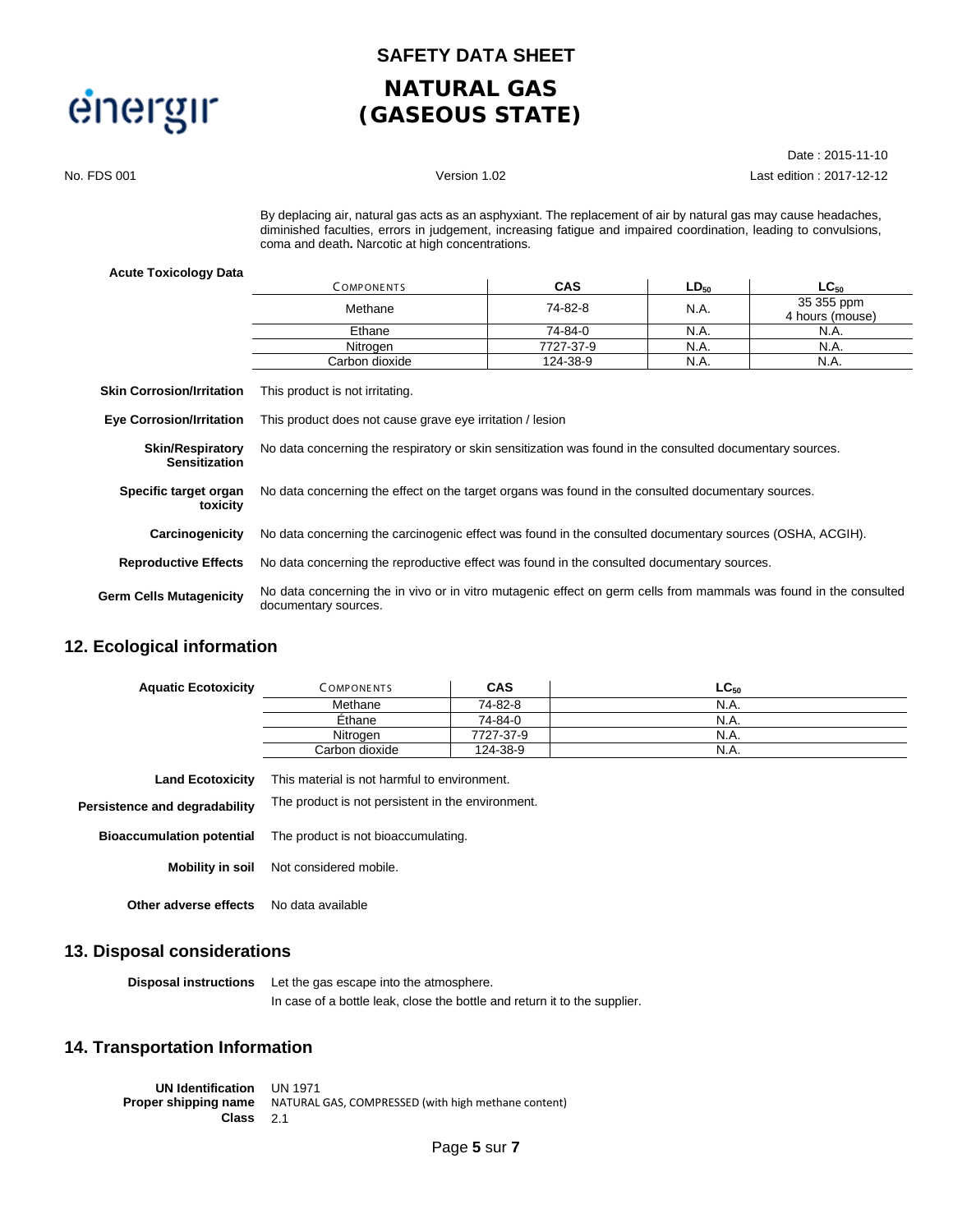### **SAFETY DATA SHEET**

# **NATURAL GAS (GASEOUS STATE)**

Date : 2015-11-10 No. FDS 001 Version 1.02 Last edition : 2017-12-12 **Packing group** N.A. **Environmental Hazards** This material is not harmful to aquatic life or environment. **Additional description & information** N.A. **15. Regulatory Information Applicable Regulations** Product classification and SDS have been elaborated in accordance to DGR. This product has been classified according to the criteria of the DGR and the SDS contains all the information required by the DGR. Act respecting Occupational Health and Safety (AOHS) (CQLR, c. S-2.1) Regulation respecting Occupational Health and Safety (c. S-2.1, r. 19.01) The product is controlled according to WHMIS 2015. In Canada, all ingredients are part of the Domestic Substances List (DSL) **16. Other information Prepared by** Envirospec for Energir [www.envirospec.qc.ca](http://www.envirospec.qc.ca/) **SDS history** First edition 2015-11-10 (French) **SDS status** *Active* Other Information The information in this data sheet was written based on the best knowledge and the best experience currently available. **References ACGIH**. *Guide to Occupational Exposure Values 2012*, Compiled by the American Conference of Governmental

Industrial Hygienists (ACGIH)

**CANUTEC**

**CSST**. *Service du répertoire toxicologique*.

GOUVE R NE ME NT DU QUÉ B E C. *Règlement sur la santé et la sécurité du travail* (c.S-2.1, r.19.01) Update August 1st 2015

[ROBERT R](http://www.bulhosa.pt/search.ud121?trigger_pre_event_0=search_result&trigger_event_0=print_search_result&search_criteria=%5E%A7UP.author%A8%3DROBERT+R.+LAUWERYS&from_zone=&UDSID=%C2%A7%C2%A7%C2%A7%C2%A7051109301835370127498307%C2%A7%C2%A7%C2%A7%C2%A7), Lauwerys (2003). Toxicologie industrielle et intoxications professionnelles. 5<sup>e</sup>édition. Masson, 1252 pp.

TR ANS POR T CANADA**,** *Règlement sur le transport des marchandises dangereuses (RTMD)*

**U.S.** DE P AR TME NT OF HE ALTH AND HUMAN S E R VICE S (2005). *NIOSH Pocket Guide to Chemical Hazards*. NIOSH Publications, 424 pp.

**U.S. NATIONAL FIRE PROTECTION ASSOCIATION**. *Standards*

NFPA 77, Standard for Static Electricity

NFPA 68, Standard on Explosion Protection by Deflagration Venting NFPA 69, Standard on Explosion Prevention Systems

**Acronyms** ACGIH: American Conference of Governmental Industrial Hygienists

AICS: Australian Inventory of Chemical Substances

CAS: Chemical Abstract Services

CNPI : National Fire Code of Canada

CPR : Cardiopulmonary resuscitation

CSA: Canadian Standardization Association

- CSST: Commission de la santé et sécurité du travail (Occupational Health and Safety Commission, Quebec)
- CSTC: Safety Code for the Construction Industry
- DGR: Dangerous Good Regulation
- DSL: Domestic Substances List (Canada)
- ECL: Existing Chemicals List
- GHS: Globally Harmonised System of Classification and Labelling of Chemicals
- IARC: International Agency for Research on Cancer
- LC: Lethal Concentration

LD: Lethal Dose

- N.A. : Not Applicable / Not Available
- NFPA: National Fire Protection Association

NIOSH: National Institute for Occupational Safety and Health